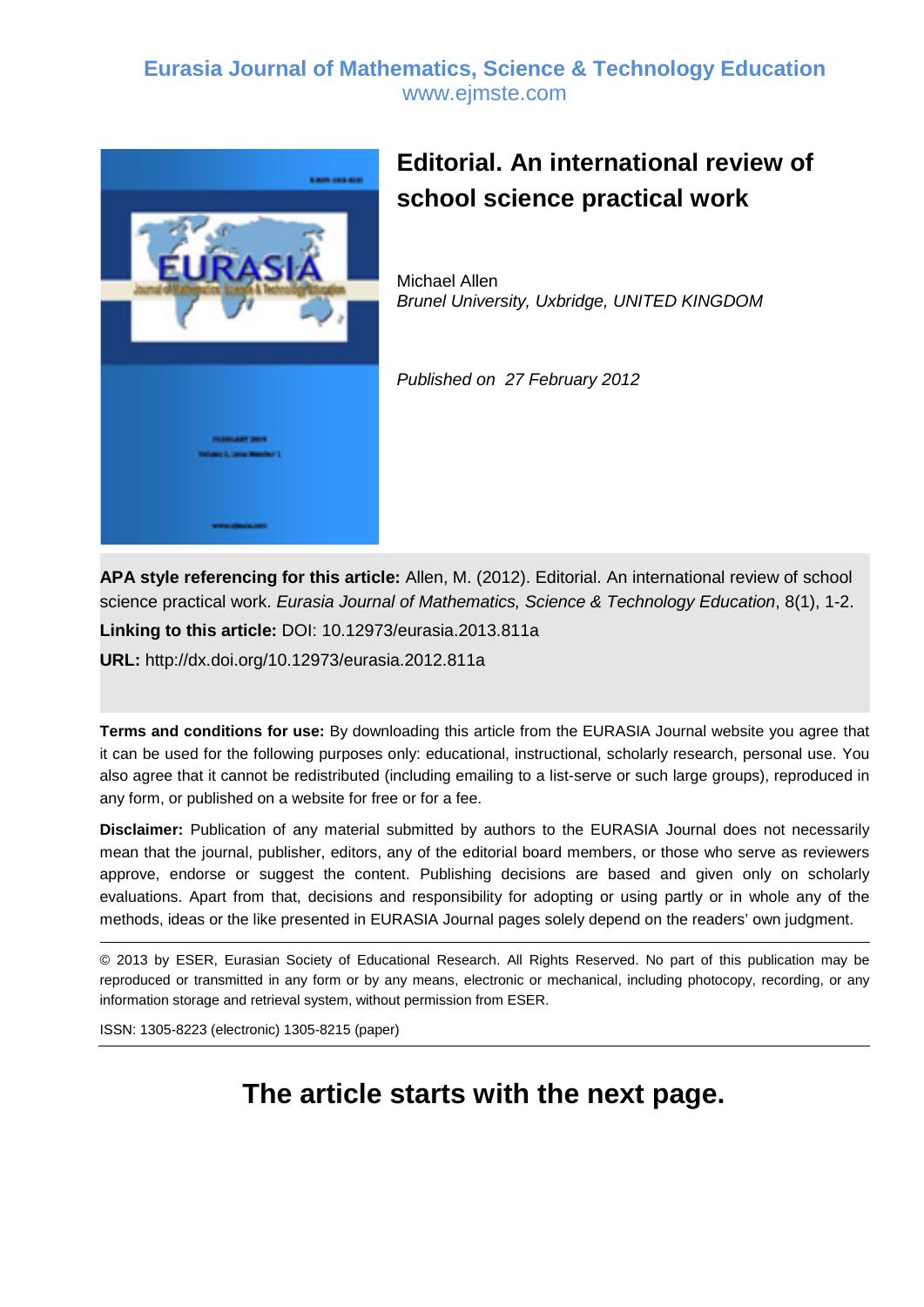

# **Editorial. An international review of school science practical work**

### Michael Allen

*Brunel University, Uxbridge, UNITED KINGDOM*

#### **INTRODUCTION**

This special edition of *Eurasia Journal of Mathematics, Science and Technology Education* presents a snapshot from around the world of the current state of affairs regarding the utilization of school science practical work. The prominence of practical work in schools has developed globally over the years, and it appears there is a tendency for it to be given an increased presence in contemporary science curricula. This is often due to perceived advantages such as facilitating the learning of scientific theories, becoming familiar with the scientific method, allowing pupils to practice apparatus handling skills, and the fact that pupils frequently have a preference for hands-on learning.

This prominence is offset by the continued marginalisation of practical work in the classroom in developing countries, sometimes for good reasons such as a lack of funding to provide for apparatus. More traditional curricula rely mainly on the teaching of theory as 'bookwork', or teacher demonstrations of physical science phenomena. We take the position that the inclusion of practical work into curricula is invaluable, and only serves to enhance learning, with the outcome being a more scientifically-literate populace who have an understanding of science issues that affect their lives. We define 'practical work' as any hands-on activity where learners are actively involved in their own experiments and observe physical phenomena.

In this special edition, contributors from six quite different countries each give a potted history of the changing emphases that have been given to practical work in their own science curricula over time. In addition, they offer the different rationales for its inclusion, and also make comment on how they see the future of school science practical work.

Toplis and Allen's article starts with the reasons why practical work, which is an expensive pursuit, has been included in school science curricula in the United Kingdom and elsewhere. The historical perspective is then discussed, focusing particularly on recent curricular innovations since the 1960s in England and Wales. Critics of the true value of practical work have their voice in the next part of the article, which ends with

some speculative comments regarding the potential future for science practicals in the UK school system.

Šorgo and Špernjak offer a detailed, descriptive analysis and comparison of current science curricula in Slovenia. They compare and contrast the different school-level curricula with respect to content, and focus specifically on the different nature of practical work in biology, physics and chemistry as laid down in curriculum documents, with surprising results.

Kennedy gives a history of the development of science education in Ireland, and reports that practical work has been given an increasingly important emphasis in Irish school science curricula. He explains the rationales behind differing approaches to the assessment of practical work before arriving at the innovative model of the employment of external assessors who visit schools and mark pupils' practical abilities. He finishes with the description of an interesting study that investigated the correlation between pupils' written examination scores and their externally-assessed practical grades.

Kidman describes how the Australian science curriculum in general has developed since WWII, and goes into detail with the genesis of scientific inquiry. In order to illustrate these points she provides details of three recent science initiatives implemented in Australian schools. She goes on give an outline of the then-upcoming Australian National Curriculum that is to be introduced into schools – as a prominent contributor to the design of the new science curriculum, she is well placed to make comment. The second part of the paper describes a research study that focused on the viewpoints of pre-service and in-service teachers regarding the nature and purposes of different forms of practical work. The participants were also asked whether they felt ready to teach scientific inquiry as part of the new curriculum.

Mamlok-Naaman and Barnea summarize several studies that have focused on practical work in Israel. Much of this research has been conducted to investigate the educational effectiveness of laboratory work in science education in facilitating the attainment of cognitive, affective, and practical outcomes. In2000, reacting to a needs assessment survey the Israeli